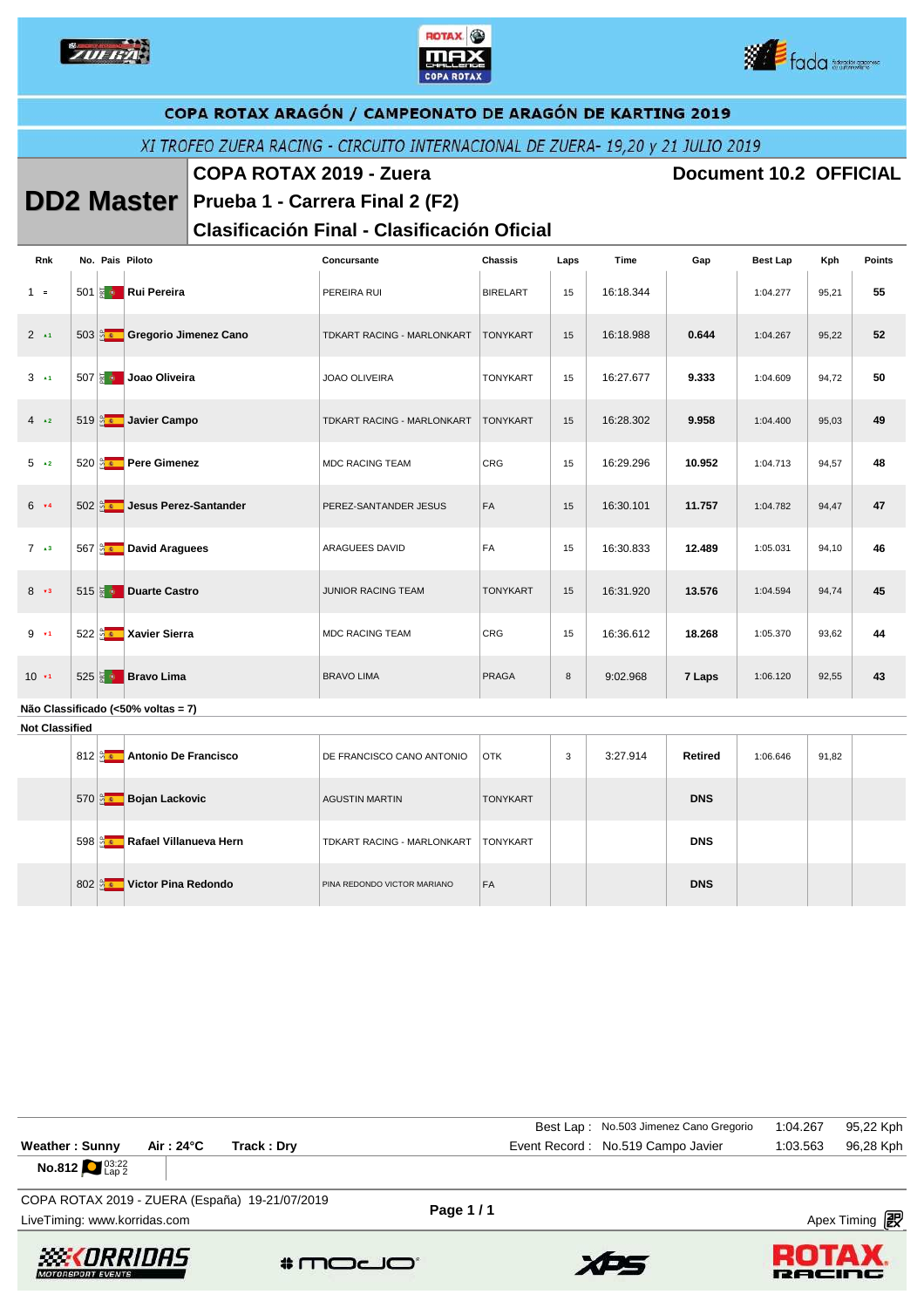





## COPA ROTAX ARAGÓN / CAMPEONATO DE ARAGÓN DE KARTING 2019

XI TROFEO ZUERA RACING - CIRCUITO INTERNACIONAL DE ZUERA- 19,20 y 21 JULIO 2019

### **COPA ROTAX 2019 - Zuera**

**DD2 Master** Prueba 1 - Carrera Final 2 (F2) For information purposes. No official / regulatory value

**Lap Chart** 

|                   | $\overline{1}$ | $\overline{2}$ | $\mathbf{3}$ | $\overline{4}$ | 5   | 6   | $\overline{7}$ | 8          | 9          | 10         | 11         | 12         | 13         | 14         | 15         | 16         | 17         | 18         | 19         | 20         | 21         | 22         | 23         | 24                | 25             |
|-------------------|----------------|----------------|--------------|----------------|-----|-----|----------------|------------|------------|------------|------------|------------|------------|------------|------------|------------|------------|------------|------------|------------|------------|------------|------------|-------------------|----------------|
| Grid              | 501            | 502            | 503          | 507            | 515 | 519 | 520            | 522        | 525        | 567        | 570        | 598        | 812        | 802        |            |            |            |            |            |            |            |            |            |                   |                |
| Start             | 519            | 515            | 501          | 503            | 520 | 507 | 502            | 522        | 812        | 525        | 567        |            |            |            |            |            |            |            |            |            |            |            |            |                   |                |
|                   |                |                |              |                |     |     |                |            |            |            |            |            |            |            |            |            |            |            |            |            |            |            |            |                   |                |
| Lap <sub>1</sub>  |                |                |              |                |     |     | 515<br>0.6     |            | 519<br>0.0 | 501<br>0.2 |            | 503<br>0.3 |            |            | 520<br>0.6 | 507<br>0.0 |            |            | 502<br>0.1 | 522<br>0.0 | 812<br>0.2 | 567<br>0.0 |            |                   | 525<br>0.4     |
| Lap <sub>2</sub>  |                |                |              |                |     |     |                | 501<br>0.1 |            |            | 503<br>0.2 |            | 507<br>0.1 |            | 520<br>0.3 |            | 502<br>0.2 | 522<br>0.7 | 567<br>0.3 | 812<br>0.1 |            |            | 525<br>0.2 | 519<br>4.4        | 515<br>0.4     |
| Lap <sub>3</sub>  |                |                |              |                |     |     |                | 501<br>0.0 |            | 503<br>0.8 |            |            |            | 507<br>0.4 |            | 502<br>0.7 | 520<br>0.0 | 567<br>0.5 | 8x2        | 522<br>0.3 |            | 525<br>0.0 |            | 519<br>2.1        | 515<br>$0.5\,$ |
| Lap <sub>4</sub>  |                |                |              |                |     |     |                | 501<br>0.3 |            | 503<br>0.5 |            |            |            |            | 507<br>0.2 | 502<br>0.3 | 520<br>0.2 | 567<br>0.7 | 522<br>1.6 |            | 525<br>1.0 |            | 519<br>0.1 | 515<br>1.1        |                |
| Lap <sub>5</sub>  |                |                |              |                |     |     |                | 501<br>1.1 |            | 503<br>0.0 |            |            |            |            | 507<br>0.0 | 502<br>0.1 | 520<br>0.4 | 567<br>0.5 | 522<br>1.8 |            | 519<br>0.0 |            | 515<br>0.5 | 525<br>0.0        |                |
| Lap6              |                |                |              |                |     |     |                | 501<br>1.1 | 503<br>0.5 |            |            |            |            |            | 502<br>1.1 | 507<br>0.1 | 520<br>0.2 | 567<br>0.9 | 522<br>1.1 | 519<br>0.6 |            | 515<br>0.0 |            | 525<br>0.2        |                |
| Lap 7             |                |                |              |                |     |     |                | 501<br>1.2 | 503<br>0.4 |            |            |            |            |            | 502<br>0.9 | 507<br>0.1 | 520<br>0.2 | 567<br>0.7 | 519<br>1.2 | 522<br>0.8 | 515<br>1.4 |            | 525<br>1.7 |                   |                |
| Lap 8             |                |                |              |                |     |     |                | 501<br>1.4 | 503<br>0.2 |            |            |            |            |            | 507<br>1.1 | 502<br>0.3 | 520<br>0.1 | 567<br>0.4 | 519<br>0.4 | 522<br>1.8 | 515<br>0.9 |            |            | $\frac{525}{0.3}$ |                |
| Lap 9             |                |                |              |                |     |     |                | 501<br>1.4 | 503<br>0.4 |            |            |            |            |            | 507<br>1.0 | 502<br>0.2 | 520<br>0.1 | 519<br>0.4 | 567<br>0.5 | 522<br>2.5 | 515<br>0.1 |            |            |                   |                |
| Lap 10            |                |                |              |                |     |     |                | 501<br>1.4 | 503<br>0.4 |            |            |            |            |            | 507<br>0.5 | 520<br>0.7 | 519<br>0.1 | 502<br>0.4 | 567<br>0.3 | 515<br>3.3 | 522<br>0.5 |            |            |                   |                |
| Lap 11            |                |                |              |                |     |     |                | 501<br>1.6 | 503<br>0.3 |            |            |            |            |            | 507<br>0.3 | 520<br>1.5 | 502<br>0.3 | 519<br>0.1 | 567<br>0.3 | 515<br>2.8 | 522<br>1.2 |            |            |                   |                |
| Lap 12            |                |                |              |                |     |     |                | 501<br>1.7 | 503<br>0.4 |            |            |            |            |            | 507<br>0.1 | 520<br>1.6 | 519<br>0.3 | 502<br>0.3 | 567<br>0.5 | 515<br>2.2 | 522<br>2.0 |            |            |                   |                |
| Lap <sub>13</sub> |                |                |              |                |     |     |                | 501<br>1.9 | 503<br>0.2 |            |            |            |            | 507<br>0.4 |            | 520<br>1.1 | 519<br>0.1 | 502<br>0.4 | 567<br>0.8 | 515<br>1.7 | 522<br>3.1 |            |            |                   |                |
| Lap 14            |                |                |              |                |     |     |                | 501<br>2.0 | 503<br>0.2 |            |            |            |            | 507<br>0.3 |            | 519<br>0.9 | 520<br>0.7 | 502<br>0.2 | 567<br>0.8 | 515<br>1.3 | 522<br>4.0 |            |            |                   |                |
| Lap 15            |                |                |              |                |     |     |                | 501<br>2.1 | 503<br>0.6 |            |            |            |            | 507<br>0.8 |            | 519<br>0.4 | 520<br>0.9 | 502<br>0.8 | 567<br>0.7 | 515<br>1.0 | 522<br>4.6 |            |            |                   |                |

**Page 1 / 1**







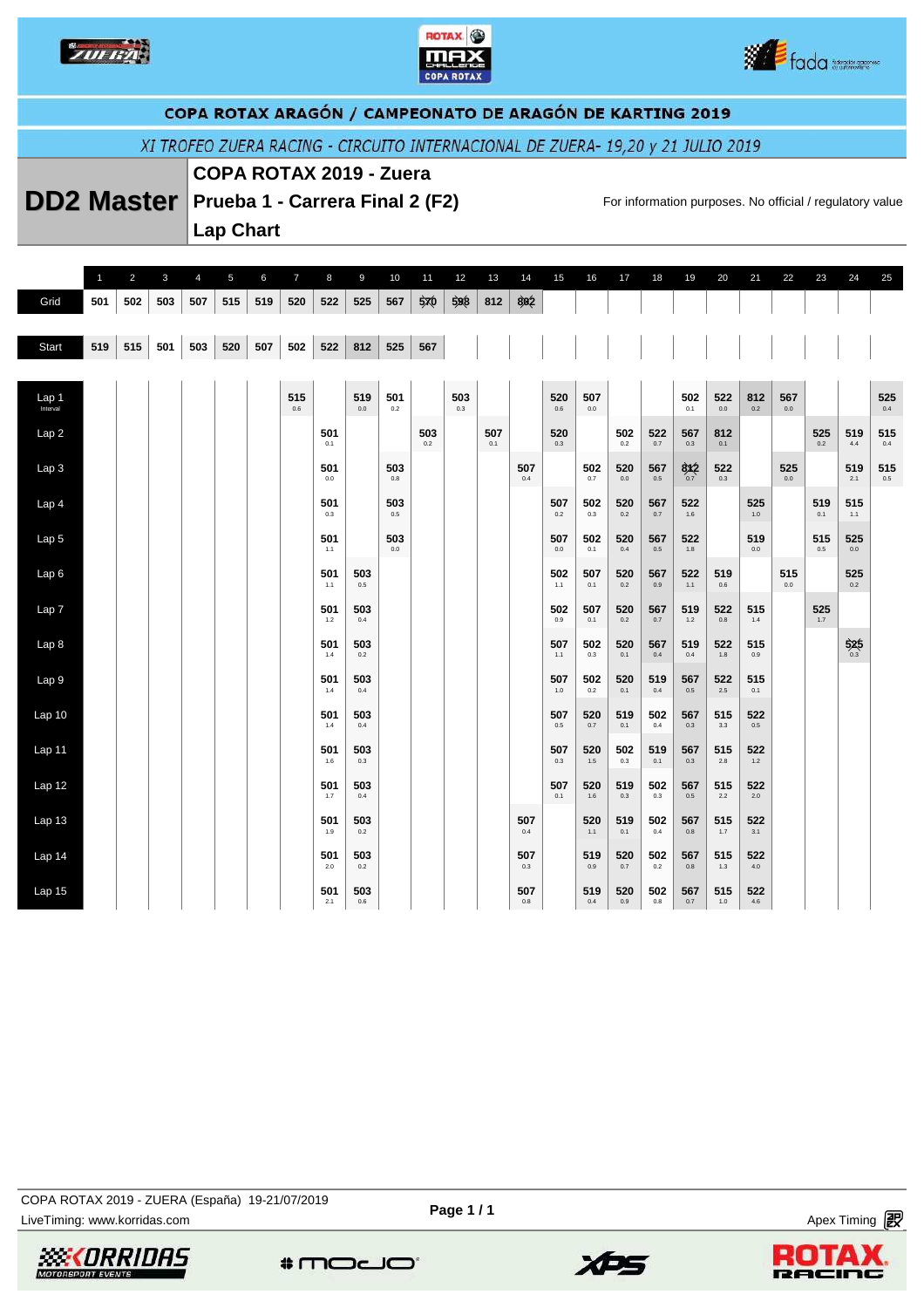





### COPA ROTAX ARAGÓN / CAMPEONATO DE ARAGÓN DE KARTING 2019

XI TROFEO ZUERA RACING - CIRCUITO INTERNACIONAL DE ZUERA- 19,20 y 21 JULIO 2019

# **COPA ROTAX 2019 - Zuera**

# **DD2 Master** Prueba 1 - Carrera Final 2 (F2) For information purposes. No official / regulatory value

**Analysis** 

| Laps            | Sector 1                     | Sector 2 | Sector 3 | Lap Time | Laps                    | Sector 1             | Sector 2 | Sector 3 | Lap Time | Laps           | Sector 1              | Sector 2 | Sector 3 | Lap Time |
|-----------------|------------------------------|----------|----------|----------|-------------------------|----------------------|----------|----------|----------|----------------|-----------------------|----------|----------|----------|
|                 | No.501 Pereira Rui           |          |          |          | 3                       | 21.249               | 23.772   | 21.601   | 1:06.622 | 6              | 21.282                | 23.226   | 21.269   | 1:05.777 |
| 1               | 21.990                       | 23.863   | 21.474   | 1:07.327 | $\overline{4}$          | 21.038               | 23.388   | 21.163   | 1:05.589 | $\overline{7}$ | 20.646                | 23.415   | 21.291   | 1:05.352 |
| $\overline{2}$  | 20.947                       | 24.036   | 21.250   | 1:06.233 | 5                       | 20.804               | 23.402   | 21.418   | 1:05.624 | 8              | 21.093                | 23.228   | 21.161   | 1:05.482 |
| 3               | 20.739                       | 23.246   | 21.074   | 1:05.059 | 6                       | 21.366               | 23.524   | 21.206   | 1:06.096 | $9\,$          | 20.569                | 23.208   | 21.147   | 1:04.924 |
| 4               | 20.695                       | 23.241   | 21.149   | 1:05.085 | $\overline{7}$          | 20.757               | 23.377   | 21.183   | 1:05.317 | 10             | 20.663                | 23.127   | 21.291   | 1:05.081 |
| 5               | 21.009                       | 23.388   | 21.113   | 1:05.510 | 8                       | 20.929               | 23.217   | 21.107   | 1:05.253 | 11             | 20.558                | 23.467   | 21.331   | 1:05.356 |
| 6               | 20.492                       | 23.018   | 21.164   | 1:04.674 | 9                       | 20.573               | 23.304   | 21.153   | 1:05.030 | 12             | 20.619                | 23.056   | 21.126   | 1:04.801 |
| $\overline{7}$  | 20.561                       | 22.999   | 21.202   | 1:04.762 | 10                      | 20.473               | 23.113   | 21.081   | 1:04.667 | 13             | 20.568                | 23.066   | 21.222   | 1:04.856 |
| 8               | 20.557                       | 23.001   | 21.155   | 1:04.713 | 11                      | 20.421               | 23.186   | 21.002   | 1:04.609 | 14             | 21.097                | 23.256   | 21.055   | 1:05.408 |
| 9               | 20.442                       | 22.878   | 21.146   | 1:04.466 | 12                      | 20.574               | 23.105   | 21.034   | 1:04.713 | 15             | 20.502                | 23.086   | 21.125   | 1:04.713 |
| 10              | 20.489                       | 22.826   | 21.154   | 1:04.469 | 13                      | 20.607               | 23.377   | 21.003   | 1:04.987 |                | No.522 Sierra Xavier  |          |          |          |
| 11              | 20.404                       | 22.973   | 21.113   | 1:04.490 | 14                      | 20.559               | 23.283   | 20.922   | 1:04.764 | $\mathbf{1}$   | 22.596                | 24.354   | 21.764   | 1:08.714 |
| 12              | 20.428                       | 22.895   | 21.179   | 1:04.502 | 15                      | 20.769               | 23.346   | 21.122   | 1:05.237 | $\sqrt{2}$     | 21.611                | 23.693   | 21.409   | 1:06.713 |
| 13              | 20.427                       | 22.847   | 21.189   | 1:04.463 |                         | No.515 Castro Duarte |          |          |          | 3              | 22.128                | 23.925   | 21.393   | 1:07.446 |
| 14              | 20.407                       | 22.804   | 21.066   | 1:04.277 | 1                       | 21.771               | 23.709   | 21.558   | 1:07.038 | 4              | 21.335                | 23.316   | 21.449   | 1:06.100 |
| 15              | 20.465                       | 22.840   | 21.048   | 1:04.353 | $\overline{2}$          | 21.097               | 33.946   | 21.261   | 1:16.304 | 5              | 20.861                | 23.441   | 21.313   | 1:05.615 |
|                 | No.502 Perez-Santander Jesus |          |          |          | 3                       | 20.582               | 23.178   | 21.217   | 1:04.977 | 6              | 20.951                | 23.237   | 21.182   | 1:05.370 |
| 1               | 22.913                       | 24.071   | 22.155   | 1:09.139 | $\overline{\mathbf{4}}$ | 20.560               | 23.629   | 21.326   | 1:05.515 | $\overline{7}$ | 20.831                | 24.075   | 21.276   | 1:06.182 |
| $\overline{c}$  | 21.093                       | 23.700   | 21.305   | 1:06.098 | 5                       | 20.538               | 23.403   | 21.281   | 1:05.222 | 8              | 20.850                | 23.233   | 21.368   | 1:05.451 |
| 3               | 21.001                       | 23.610   | 21.839   | 1:06.450 | 6                       | 20.687               | 23.122   | 21.183   | 1:04.992 | 9              | 20.862                | 23.516   | 21.308   | 1:05.686 |
| $\overline{4}$  | 20.700                       | 23.297   | 21.148   | 1:05.145 | $\overline{7}$          | 20.648               | 23.302   | 21.323   | 1:05.273 | 10             | 20.973                | 23.967   | 21.332   | 1:06.272 |
| 5               | 20.559                       | 23.811   | 21.048   | 1:05.418 | 8                       | 20.591               | 23.083   | 21.258   | 1:04.932 | 11             | 20.850                | 23.277   | 21.357   | 1:05.484 |
| 6               | 21.073                       | 23.522   | 21.220   | 1:05.815 | 9                       | 20.529               | 23.202   | 21.189   | 1:04.920 | 12             | 20.572                | 23.395   | 21.511   | 1:05.478 |
| $\overline{7}$  | 20.728                       | 23.325   | 21.252   | 1:05.305 | 10                      | 20.762               | 23.599   | 21.207   | 1:05.568 | 13             | 20.826                | 23.415   | 21.458   | 1:05.699 |
| 8               | 21.153                       | 23.441   | 21.142   | 1:05.736 | 11                      | 20.476               | 23.203   | 21.063   | 1:04.742 | 14             | 20.758                | 23.359   | 21.337   | 1:05.454 |
| 9               | 20.604                       | 23.207   | 21.167   | 1:04.978 | 12                      | 20.378               | 23.020   | 21.232   | 1:04.630 | 15             | 20.776                | 23.461   | 21.328   | 1:05.565 |
| 10              | 20.625                       | 23.159   | 22.016   | 1:05.800 | 13                      | 20.523               | 23.024   | 21.098   | 1:04.645 |                | No.525 Lima Bravo     |          |          |          |
| 11              | 20.606                       | 23.298   | 21.181   | 1:05.085 | 14                      | 20.416               | 23.123   | 21.055   | 1:04.594 | $\mathbf{1}$   | 22.957                | 24.711   | 21.765   | 1:09.433 |
| 12              | 20.498                       | 23.468   | 21.193   | 1:05.159 | 15                      | 20.463               | 23.335   | 21.086   | 1:04.884 | $\overline{2}$ | 21.524                | 23.947   | 21.443   | 1:06.914 |
| 13              | 20.499                       | 23.134   | 21.149   | 1:04.782 | No.519                  | Campo Javier         |          |          |          | 3              | 21.263                | 23.879   | 21.637   | 1:06.779 |
| 14              | 20.725                       | 23.249   | 21.066   | 1:05.040 | $\mathbf{1}$            | 21.952               | 24.308   | 21.325   | 1:07.585 | $\overline{4}$ | 21.299                | 24.477   | 21.452   | 1:07.228 |
| 15              | 20.565                       | 23.185   | 21.528   | 1:05.278 | $\overline{c}$          | 21.099               | 33.223   | 21.259   | 1:15.581 | 5              | 21.534                | 23.514   | 21.557   | 1:06.605 |
|                 | No.503 Jimenez Cano Gregorio |          |          |          | 3                       | 20.545               | 23.134   | 21.245   | 1:04.924 | 6              | 21.259                | 23.810   | 21.460   | 1:06.529 |
| 1               | 22.617                       | 23.923   | 21.447   | 1:07.987 | $\overline{4}$          | 20.606               | 23.225   | 21.055   | 1:04.886 | $\overline{7}$ | 21.053                | 23.644   | 21.423   | 1:06.120 |
| $\overline{2}$  | 21.064                       | 24.447   | 21.094   | 1:06.605 | 5                       | 20.900               | 23.087   | 21.011   | 1:04.998 | 8              | 21.685                | 24.484   | 21.384   | 1:07.553 |
| 3               | 20.763                       | 23.317   | 21.088   | 1:05.168 | 6                       | 20.542               | 23.016   | 21.069   | 1:04.627 |                | No.567 Araguees David |          |          |          |
| 4               | 20.616                       | 23.080   | 21.016   | 1:04.712 | $\overline{7}$          | 20.457               | 23.185   | 21.016   | 1:04.658 | 1              | 22.450                | 24.287   | 21.759   | 1:08.496 |
| 5               | 20.464                       | 23.446   | 21.066   | 1:04.976 | 8                       | 20.427               | 22.965   | 21.030   | 1:04.422 | $\overline{2}$ | 21.317                | 23.929   | 21.462   | 1:06.708 |
| 6               | 20.733                       | 23.270   | 21.005   | 1:05.008 | 9                       | 20.347               | 23.041   | 21.012   | 1:04.400 | 3              | 21.000                | 23.685   | 21.356   | 1:06.041 |
| $\overline{7}$  | 20.342                       | 23.163   | 21.124   | 1:04.629 | 10                      | 20.416               | 23.172   | 21.247   | 1:04.835 | 4              | 20.723                | 23.534   | 21.305   | 1:05.562 |
| 8               | 20.409                       | 23.166   | 20.957   | 1:04.532 | 11                      | 20.628               | 23.948   | 21.092   | 1:05.668 | 5              | 20.576                | 23.533   | 21.274   | 1:05.383 |
| 9               | 20.419                       | 23.203   | 21.071   | 1:04.693 | 12                      | 20.584               | 23.032   | 21.025   | 1:04.641 | 6              | 20.689                | 24.159   | 21.268   | 1:06.116 |
| 10 <sup>°</sup> | 20.389                       | 22.985   | 21.034   | 1:04.408 | 13                      | 20.527               | 22.964   | 21.160   | 1:04.651 | $\overline{7}$ | 20.485                | 23.409   | 21.251   | 1:05.145 |
| 11              | 20.307                       | 23.119   | 21.034   | 1:04.460 | 14                      | 20.647               | 22.946   | 20.910   | 1:04.503 | 8              | 20.640                | 23.385   | 21.225   | 1:05.250 |
| 12 <sup>2</sup> | 20.448                       | 23.062   | 21.063   | 1:04.573 | 15                      | 20.513               | 23.022   | 20.977   | 1:04.512 | 9              | 20.574                | 23.610   | 21.248   | 1:05.432 |
| 13              | 20.318                       | 22.948   | 21.014   | 1:04.280 |                         | No.520 Gimenez Pere  |          |          |          | 10             | 20.529                | 23.241   | 21.272   | 1:05.042 |
| 14              | 20.390                       | 22.858   | 21.019   | 1:04.267 | $\mathbf{1}$            | 22.382               | 24.561   | 21.715   | 1:08.658 | 11             | 20.608                | 23.355   | 21.277   | 1:05.240 |
| 15              | 20.598                       | 23.084   | 21.043   | 1:04.725 | $\overline{2}$          | 21.789               | 23.697   | 21.272   | 1:06.758 | 12             | 20.679                | 23.258   | 21.257   | 1:05.194 |
|                 | No.507 Oliveira Joao         |          |          |          | 3                       | 21.083               | 23.711   | 22.054   | 1:06.848 | 13             | 20.500                | 23.334   | 21.283   | 1:05.117 |
| 1               | 22.870                       | 23.752   | 21.959   | 1:08.581 | 4                       | 20.852               | 23.275   | 21.282   | 1:05.409 | 14             | 20.508                | 23.337   | 21.186   | 1:05.031 |
| $\overline{2}$  | 21.307                       | 23.610   | 21.239   | 1:06.156 | 5                       | 20.534               | 23.730   | 21.279   | 1:05.543 | 15             | 20.606                | 23.246   | 21.293   | 1:05.145 |
|                 |                              |          |          |          |                         |                      |          |          |          |                |                       |          |          |          |

COPA ROTAX 2019 - ZUERA (España) 19-21/07/2019

LiveTiming: www.korridas.com **Apex Timing** and Apex Timing and Apex Timing and Apex Timing and Apex Timing and Apex Timing and Apex Timing and Apex Timing and Apex Timing and Apex Timing and Apex Timing and Apex Timing an





 $*$ modo

XPS

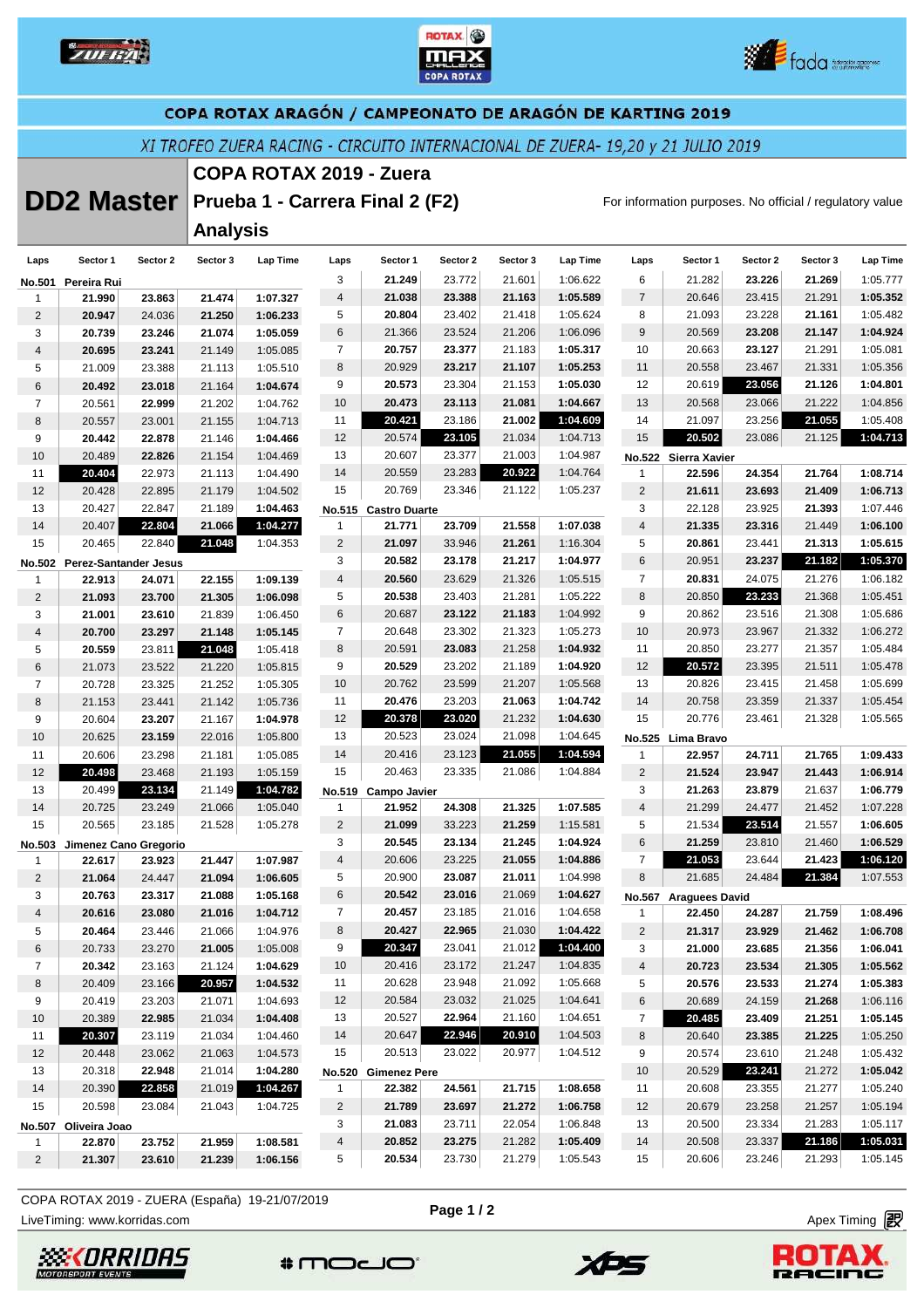





|      | COPA ROTAX ARAGÓN / CAMPEONATO DE ARAGÓN DE KARTING 2019                        |          |                 |          |                                 |                                                          |  |  |  |  |  |
|------|---------------------------------------------------------------------------------|----------|-----------------|----------|---------------------------------|----------------------------------------------------------|--|--|--|--|--|
|      | XI TROFEO ZUERA RACING - CIRCUITO INTERNACIONAL DE ZUERA- 19,20 y 21 JULIO 2019 |          |                 |          |                                 |                                                          |  |  |  |  |  |
|      |                                                                                 |          |                 |          | <b>COPA ROTAX 2019 - Zuera</b>  |                                                          |  |  |  |  |  |
|      | <b>DD2 Master</b>                                                               |          |                 |          | Prueba 1 - Carrera Final 2 (F2) | For information purposes. No official / regulatory value |  |  |  |  |  |
|      |                                                                                 |          | <b>Analysis</b> |          |                                 |                                                          |  |  |  |  |  |
| Laps | Sector 1                                                                        | Sector 2 | Sector 3        | Lap Time |                                 |                                                          |  |  |  |  |  |
|      | No.812 De Francisco Antonio                                                     |          |                 |          |                                 |                                                          |  |  |  |  |  |
|      | 22.686                                                                          | 24.315   | 21.924          | 1:08.925 |                                 |                                                          |  |  |  |  |  |
| 2    | 21.741                                                                          | 23.869   | 21.300          | 1:06.910 |                                 |                                                          |  |  |  |  |  |
| 3    | 21.104                                                                          | 23.886   | 21.656          | 1:06.646 |                                 |                                                          |  |  |  |  |  |

LiveTiming: www.korridas.com **Page 2/2** Page 2/2 Apex Timing **in Apex Timing** in Apex Timing **in Apex Timing** in Apex Timing **in Apex Timing** in Apex Timing **in Apex Timing** in Apex Timing **in Apex Timing** in Apex Timing COPA ROTAX 2019 - ZUERA (España) 19-21/07/2019